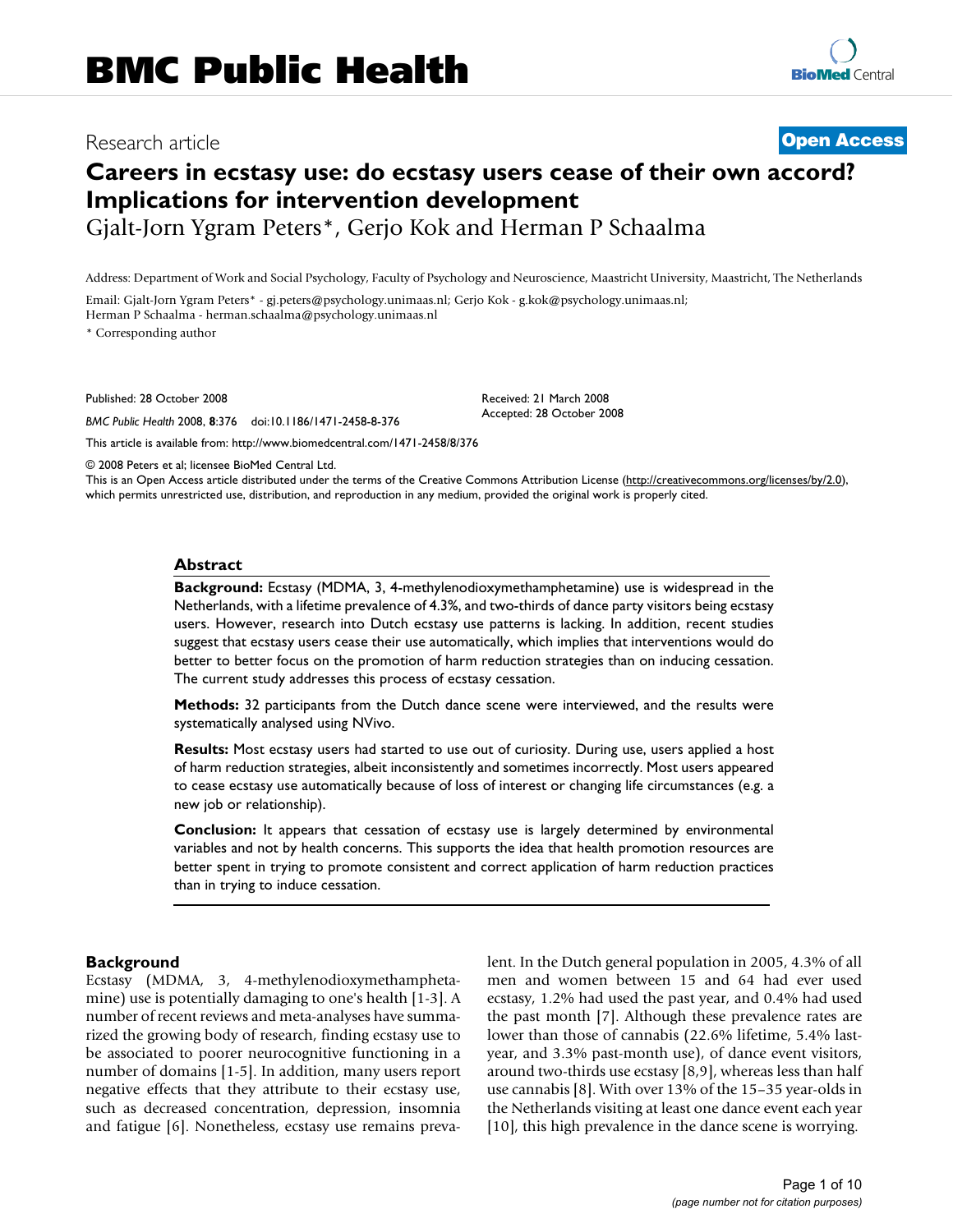Although it is generally acknowledged that prevention activities are needed to reduce the detrimental health effects of ecstasy use, to date there is a lack of formative research that would enable the theory- and evidencebased development of such interventions [11,12]. Recent research syntheses of ecstasy use correlates suggest that ecstasy cessation may be rather difficult to accomplish, since many ecstasy users may cease their use because of external events, such as a change in life circumstances (e.g. new job, relationship) or interference of use with 'normal life' [11,13]. This might imply that a harm reduction approach could be more effective in promoting the health of ecstasy users than interventions promoting ecstasy cessation. This suggestion is further supported by the lack of effects of attempts to promote ecstasy use abstinence [14].

A recent meta-analysis [11] of the determinants of ecstasy use and related behaviour concluded that as yet, there has been no quantitative research into the determinants of ceasing ecstasy use, and that the determinants of *using* ecstasy do not seem to lend themselves well for health promotion interventions (quantitative research was defined as research analysing the significance and strength of associations between determinants and intention or behaviour). A subsequent qualitative review [13] showed that people's reasons to cease ecstasy use *have* been studied qualitatively (e.g. in studies using interviews or univariate analyses), and these reasons differ from reasons to use or to initiate use. An important reason to cease use was a change in life circumstances. Four of the ten studies reporting on reasons for cessation were conducted in Australia [15-18], two in the United States [19,20], one in the United Kingdom [21], one in Germany [22], and two using the internet, with respondents from multiple countries [23,24].

In Australia, the topic was touched upon in four qualitative studies. The first study was conducted by Solowij et al. [17], who reported the following reasons why one-tothree time users had not used again: it did not live up to their expectations, wariness regarding the effects, financial reasons, or having found the experience boring or unpleasant. Topp et al. [16] found that reasons for wanting to reduce use were financial difficulties, physical health effects, psychological problems, occupational problems, to improve their quality of life, relationship problems, and feeling dependent on ecstasy. Gourley [18] found that "interviewees attributed their declining use to the fact that they were going to raves and other social events less often and were therefore growing out of the ecstasy scene" (p. 62). Hansen et al. [15], stated that "significant changes in user patterns were generally linked to a change in life circumstances" (p. 190).

In the United States (US), Carlson et al. [20] reported a qualitative study and specifically detailed three cases. In one case, an interviewee had tried ecstasy twice: the first time, she found the experience unpleasant; the second time, she experienced nothing. Then, after college, she got a job and planned to get married, and commented, "Since I've been out of college, I've lost touch with it". Levy et al. [19] reported a variation of motivational factors related to quitting ecstasy use: negative personal experiences while using ecstasy, health concerns, addiction/tolerance, money, loss of interest, negative observations of others using ecstasy, and fear of legal consequences.

In Germany, Soellner [22] asked for motives to cease use, and found that 75% endorsed "fear of reduced efficiency", 62% endorsed "fear of damage to health", and 37% endorsed "addiction". Another 44% stated that they stopped using without special reasons. However, Soellner indicated that it remains unknown whether the reported fears were related to health promotion efforts or to one's own experience.

In the United Kingdom (UK), Verheyden et al. [21] asked ex-users to rate the importance of a list of possible reasons for cessation. The most highly rated reason was "MDMA quality" (6.3), followed by "long-term mental health" (5.8), "not enjoying drug" and "depressed" (both 5.6), "paranoia" (5.4), "anxiety" (5.3), "memory" and "stopped clubbing" (5.1).

Gamma et al. [24] asked respondents in a web-survey whether they would cease ecstasy use if it caused problems, and found that although 30% would definitely cease and 30% would maybe cease, 16% were not sure, 18% would perhaps continue, and 7% would definitely continue. This illustrates that even when users experience problems themselves, this does not guarantee cessation. Rodgers et al. [23] reported that the most frequently reported reason to cease ecstasy use was "moving on" (16%), followed by "negative effects" (14%).

None of these studies has taken place in the Netherlands, and it is questionable whether their results are valid for the Dutch situation. Because of the relatively liberal drug policy in the Netherlands, drug use patterns may differ from those in other countries, particularly regarding the application of drug use harm reduction strategies [25-28]. In addition, different dance drugs are used in the Netherlands than in other countries [29]. For example, methamphetamine use is prevalent in Australia [30] and the US [31], but virtually nonexistent in the Netherlands [32,33]. LSD use shows a similar but less pronounced pattern [8,34]. As recreational drugs have been shown to be each others substitutes [35], these differences may affect ecstasy use patterns. To date, there is hardly any qualitative infor-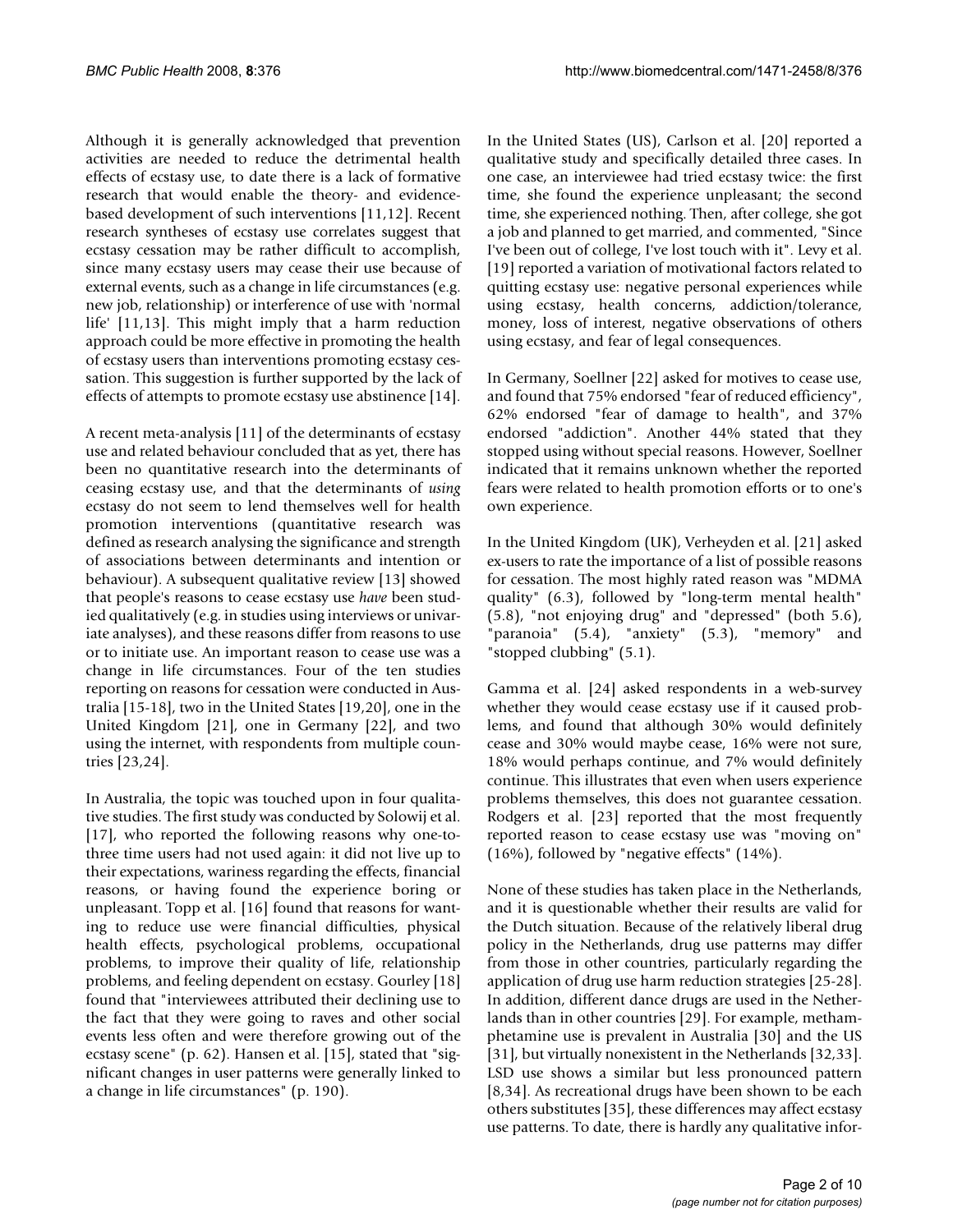mation available about Dutch ecstasy users, with only one study reporting Dutch data. Although these results do point in the direction of automatic cessation of ecstasy use, they are based on an unpublished source [36].

In order to explore ecstasy use patterns in the Netherlands, and in particular, ecstasy cessation, we conducted a qualitative study among Dutch dance scene members. Ecstasy users, as well as non-users and ex-users, were recruited in order to enable balanced data collection regarding the three periods that seem to comprise an ecstasy use career: initiation, regular use and cessation. Although snow-balling techniques are frequently used in illicit drug research and there is some evidence that snow-balling [37] and respondent-driven sampling [38] may provide representative samples, we decided to recruit participants at dance events to ascertain recruitment of regular dance event visitors and to be able to control the inclusion of non-users, users and ex-users. In addition to ecstasy use careers, we addressed harm reduction strategies employed by ecstasy users. The current paper provides a summary of the results of these interviews.

## **Methods**

In April and May 2004, we recruited 160 participants among visitors of three dance events in the Netherlands. Visitors were approached in the chill out areas and asked whether they would be willing to participate in a qualitative study on ecstasy use in exchange for monetary compensation. Visitors who agreed to participate were asked to fill out a small form where they provided contact information and information on their use of ecstasy, speed, cocaine, GHB, ketamine, ephedra and poppers. Specifically, they indicated whether they used each drug and if so, how frequently. If they did not use a drug, they indicated whether they had used the drug in the past but no longer used it now (ex-use) or whether they had never used the drug (non-use).

Afterwards, the 160 potential participants were called randomly. Although a minority of phone numbers turned out to be invalid, the majority of the potential participants that were invited agreed to participate in the study. Therefore, it was not necessary to contact all potential participants. The most common reason to refuse participation was inconvenience of the interview locations and times. Of the 32 participants that were recruited, 24 participants filled five focus groups, and 8 people were invited for individual interviews. Two non-using participants scheduled for individual interviews turned up together, and the interviewer interviewed them simultaneously. The other individual interviews were conducted with a non-user, three users and two ex-users. Of the five focus groups, one consisted of a non-user, two users, and an ex-user; one of a non-user, three users, and an ex-user; two of three users

and two ex-users; and one of two users and three ex-users. The choice to combine focus groups and individual interviews was based on the lack of evidence as to how the interview method would affect the discussions about ecstasy use in this population. Combining both methods allowed provisional exploration of potential differences between the two methods.

Because both urban and rural participants were recruited, the focus group discussions (FGDs) and interviews were conducted at three locations throughout the Netherlands. Two trained interviewers conducted the sessions, using both a detailed interview/FGD scheme and a shorter topic list. These documents determined in which order the topics would be discussed, starting with neutral issues like music, going out and use of alcohol, tobacco and cannabis. Subsequently, ecstasy use was discussed, particularly the initiation of use, fluctuations in use, applying harm reduction practices, and cessation. The topics covered in the interviews partly depended on whether the interviewee was a non-user, a user or an ex-user, or, in the case of FGDs, on the group composition. Permission to perform this investigation was granted by the Ethical Committee Psychology of Maastricht University (the ECP).

The FGDs and interviews were transcribed and imported into QSR NVivo1.3 [39]. This allowed for coding of fragments using a flexible set of categories. Although these categories were initially based on concepts from the Theory of Planned Behaviour [40], a theory that has been found useful in explaining ecstasy use [41,42], it turned out that categories were so quickly adjusted and refined as the coding process progressed, that these initial categories hardly guided the coding process. The relevant and recurring categories that emerged will guide the description of the results. When applicable, results will be illustrated with a quote from the participants, translated from Dutch.

# **Results**

Participants' average age was 21 years, with 38% being female, 22% identifying as religious, and 47% living in an urban area (defined as a municipality with over 100.000 inhabitants). Of the 32 participants, 5 had self-identified as non-users on the recruitment form, 16 as users, and 11 as ex-users. During the interviews, however, it became clear that not all self-identified ex-users had decided to never use ecstasy again. In fact, most 'ex-users' did not define ex-use as a decision to 'never use ecstasy again', but rather as the circumstance that they did not plan to use ecstasy in the foreseeable future. Few 'ex-users' decidedly ruled out any future use. Most ecstasy users used ecstasy once a month or less, and quite a few only used a few times a year. The only variable that seemed to be associated with user type was age, with non-users having a mean age of 18, while the mean age of both other groups was 22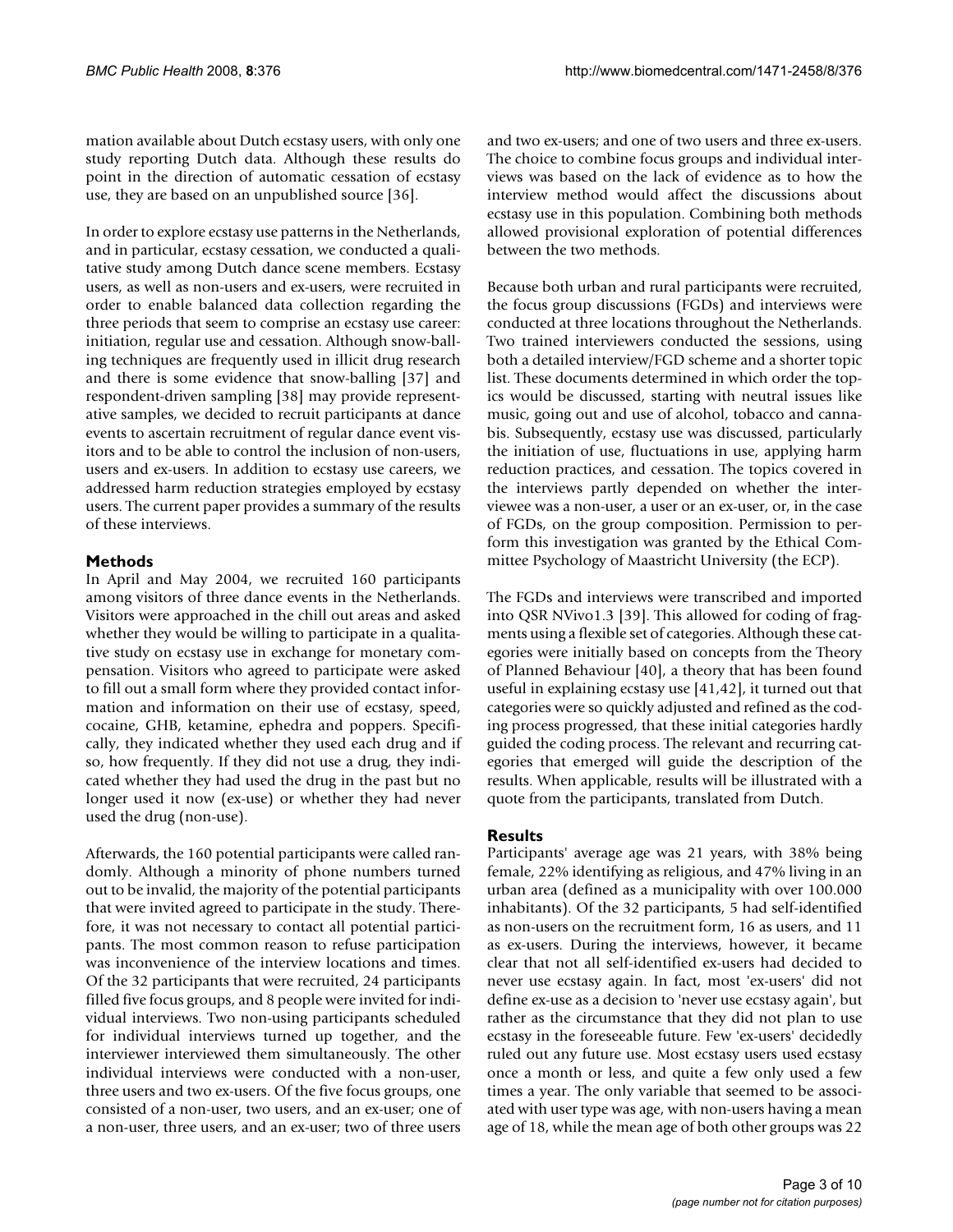$(t = 3.00, p < .01)$ . The individual interviews lasted on average 45 minutes, whereas the FGDs lasted on average two hours.

Two differences between individual interviews and FGDs were observed. First, participants of FGDs seemed to speak less freely than those interviewed individually; for example, non-users interviewed individually seemed more negative about drug use than those in focus groups. Second, compared to those interviewed individually, users in FGDs seemed to be more concerned about appearing in control of their drug use. However, these differences may have been a consequence of the heterogeneity of the FGDs (combining non-users, users and exusers); more homogenous groups may not have exhibited these patterns.

Regarding 'regular ecstasy use', the ecstasy use-related behaviour that has been studied most thoroughly, no reasons were reported that have not yet been summarized in an earlier meta-analysis [11] and qualitative review [13]. Basically, ecstasy using participants confirmed the observation that people use ecstasy because it enhances the perceived experience of a dance party. Specifically, participants indicated that ecstasy provided euphoria, energy and connectedness with peers, decreased social inhibitions, and 'levelled' individuals with ecstasy-using friends. Participants revealed a strong norm against using ecstasy to cope with problems: several users indicated that people should only use ecstasy when feeling good. We will not elaborate on these and alike reasons for ecstasy use, in order to allow for a more in-depth consideration of career transitions (i.e. from non-use to use and from use to ex-use) and application of harm reduction practices.

### *Not starting to use ecstasy*

Non-using participants indicated five major reasons for refraining from ecstasy. First, they indicated fear for the direct and acute effects of ecstasy. Second, they reported the negative health effects as a barrier. Third, some participants indicated fear of addiction. Reported reasons for this fear included observing ecstasy-using friends who no longer visited parties without using ecstasy, perceiving oneself as particularly sensitive to addiction, and having a conviction that all drugs were destructive and addictive. The fourth reason to abstain from trying out ecstasy was related to such a conviction: for a number of non-users, their refraining from ecstasy did not seem to be the result of consideration of the consequences of ecstasy use, but rather of adherence to what seemed like a strict moral principle. The fifth reason was simply the belief that one did not need ecstasy to enjoy oneself, or more specifically, to 'act crazily', referring to ecstasy's disinhibiting effects. Non-users further revealed that they did not perceive any social pressure to engage in ecstasy use; most of them indicated that they had non-using friends. Moreover, they did not regard ecstasy use to be highly prevalent at dance parties.

#### *Initiation of ecstasy use*

The interviews clearly identified curiosity about the effects as the main reason to start ecstasy use, often initiated by interaction with ecstasy-using friends. Interestingly, many users indicated that among users it is generally 'not done' to encourage non-using friends to try out ecstasy. Yet, at the same time, users seemed to exhibit an enthusiasm about the drugs' effects that, through peer modelling, seemed to have quite encouraged non-using friends. Although they were curious, most users indicated that they were also quite nervous about negative effects when they tried out ecstasy. One user explained how he wanted to try out ecstasy, but in the end, was too afraid of its effects (a second attempt did succeed):

"I have all my friends in that scene, so it happens automatically. The first time I had . . . I was going to do it, then I said: 'No, let's not after all', because I was afraid, for the effects and for a . . . Well, the second time I did do it, and, well, it was not disappointing, let's put it like that."

(21-year-old male ecstasy user, focus group discussion)

Another user indicated that she waited until she had a relationship with someone who she trusted sufficiently. It appeared that once non-users had become curious about ecstasy, they waited for or actively created the right circumstances for them to try it out. However, even then, most users still exhibited ambivalence in that they remained wary about potential negative effects (mainly unexpected acute effects):

"Yes, look, you know that it's bad for you, period! Smoking is bad, alcohol is bad, drugs are bad. Ehm, and everybody who uses drugs knows that, everybody is always a bit afraid, like, 'what I'm doing now, it's not completely ok', but it feels so good, so, and I live only once."

(25-year-old male ecstasy user, focus group discussion)

### *During use: harm reduction strategies*

Throughout their use, the large majority of ecstasy users remained quite aware of the health risks of ecstasy use, and most indicated that they applied a variety of harm reduction strategies. All users clearly seemed to be aware of the need to hydrate during use, and most indicated that they did so. Some participants, however, mentioned that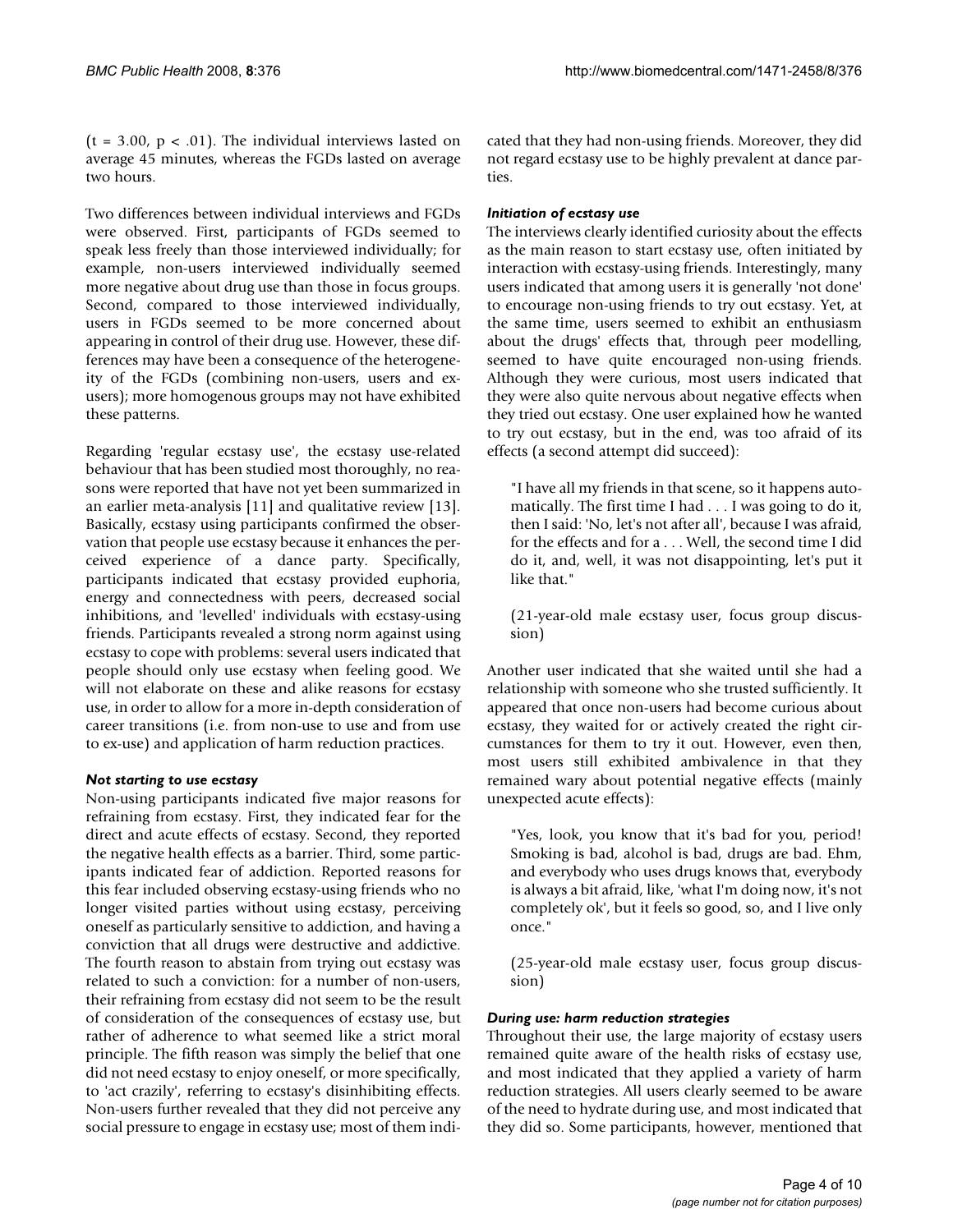they disliked drinking large amounts of water when they were high, and some others reported that they just tended to forget. A few users had the impression that alcoholic beverages and energy-drinks could also hydrate (whereas these actually dehydrate). Although most users indicated that they were aware of the need to eat during use, many revealed that they disliked eating while high, as ecstasy use causes a very dry mouth. Some users mentioned that they ate the fruit sold at dance events. To compensate for the low intake of food during ecstasy use, most users indicated that they tried to eat properly before use. However, it was generally believed that failure to do so would not have serious negative consequences. Accordingly, in situations of unplanned ecstasy use, many seemed quite willing to forego their intention to eat properly in advance. Moreover, a minority of users revealed that they took ecstasy on an empty stomach to increase its effects. Another harm reduction strategy that was generally acknowledged, was visiting the chill out with sufficient frequency to prevent a high body temperature. However, only a few users seemed to consider this important, and although most indicated that they visited the chill out occasionally, these visits did not seem guided by harm reduction motives.

All in all, our interviews suggest that most ecstasy users attempt to practice harm reduction strategies consistently, but that many were quite willing to let short-term pleasure prevail. Perhaps because of an awareness of their unreliable application of harm reduction strategies, many users claimed to consume healthy nutrients after use, such as nuts, milk and fruit, and in some cases vitamins. These nutrients were perceived as replenishing the body after drug use, and several users showed some lay conceptions of the serotonin depletion due to ecstasy use. Our interviews further revealed that many users tried to get enough sleep, both before and after use, in order to balance the health effects of ecstasy. Both the intake of specific nutrients and the assurance of enough sleep seemed expressions of a belief that ecstasy use damages one's body, and that rest and replenishment is needed to counterbalance the harmful effects of drug use.

Another important harm reduction strategy is verifying the pill contents, since the dose of MDMA (ecstasy's active component) varies greatly, and pills sold as 'ecstasy' may contain different substances [43]. Yet, pill testing did not seem to be a very popular harm reduction strategy. A few users indicated that they had used testing kits and some others mentioned that they had checked the internet for pill details (e.g., pillreports.com). However, the only reliable method to determine pill content is to have a pill tested in a laboratory. A Dutch government-funded organisation, the Trimbos Institute, organises over twenty pill testing facilities all-over the Netherlands. These are free or

very cheap to use and anonymous. However, users indicates less use of these facilities than of testing kits and the internet. Major reasons for the unpopularity of pill testing were a trust in drug dealers or friends who provided ecstasy, as well as the perceived hassle to reach testing facilities.

Finally, many users indicated that they moderated their ecstasy use. Most users moderated the intensity of their use by planning how many pills they would like to take, and taking only that amount to parties. However, this strategy also seemed to be inspired by the possibility of being caught at the drug checks at dance events. Another frequently mentioned way to moderate the intensity of use was to start with a whole pill, but only take 'booster doses' of half a pill. Likewise, many users indicated that they moderated the frequency of their ecstasy use, and that they limited use to less than once a month or once every six weeks -one of the harm reduction guidelines promoted by health educators in The Netherlands. Most users had moderated their frequency of use from the start, but a minority reported that they had gone through a period of very frequent use, where their lives had revolved around dance events, before eventually diminishing their use.

### *Ceasing ecstasy use*

The ex-users that were interviewed reported three main reasons to cease ecstasy use: responsibilities, loss of interest, and experiencing acute serious effects. The most frequently reported reason to cease use was changing responsibilities. Ex-users indicated that they had reduced their drug use when they noticed that their use interfered with their job or study. Additionally, changing jobs, entering a relationship, or having children were mentioned as reasons to cease use. Interestingly, the interviews with users suggested that they anticipate ceasing ecstasy use, and many referred to their current use as a 'phase' in their lives:

"Look, in this phase of my life I'm just at school, I study, in this phase I don't see myself stopping [with use] . . . After that there's a new phase . . . And see, whether that's the reason . . . Or, or . . . Wife, children, job, I don't know . . . That depends, but . . . I think that in any case, I will have stopped before I get to 30 . . . That is kind of like a deadline . . .

(22-year-old male ecstasy user, focus group discussion)

Specifically, the age of thirty was repeatedly mentioned as some kind of 'hard deadline' for ceasing ecstasy use and visiting dance events. However, the fact that the ex-users in our study had been recruited at dance parties indicates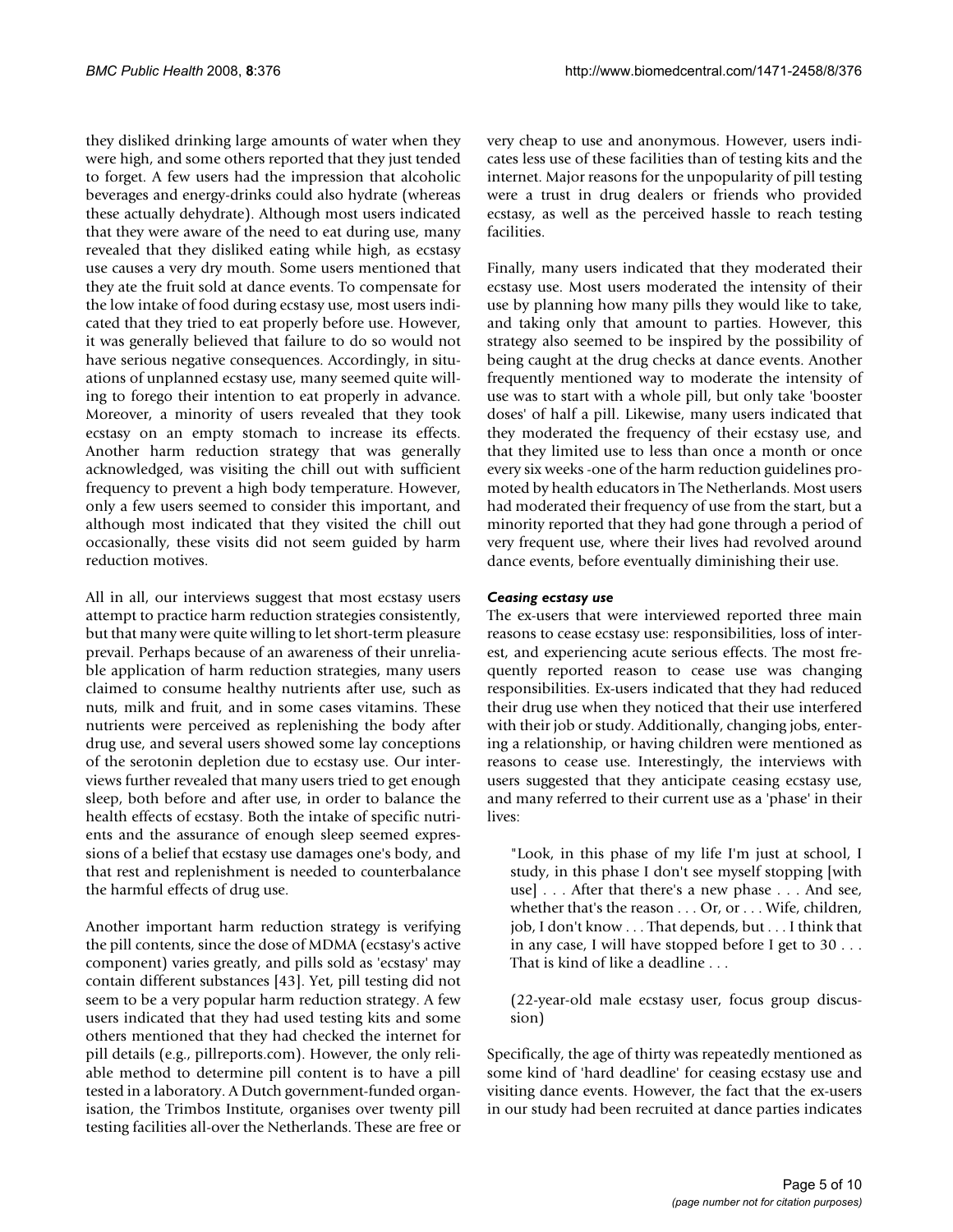that at least some ex-users continue visiting dance events even after having ceased ecstasy use.

The second reason to cease ecstasy use that was frequently mentioned was loss of interest. Ex-users indicated that they had reached a point where 'they had seen it all', implying that the novelty of ecstasy use and dance events fades, perhaps in interaction with the introduction of new responsibilities. Third, a few ex-users indicated that they had reconsidered their ecstasy use because of experiences with acute and severe negative effects, such as being hospitalised themselves or having experienced a hospitalised friend.

Our interviews further suggested that ceasing ecstasy use was not perceived as a difficult thing to do. Most users indicated that they were rather confident regarding their ability to cease their drug use. Some ex-users reported that once they had decided to cease, this had indeed had been easy. Some others, however, reported that cessation was hampered by their desire to be 'on the same level' as their ecstasy using friends:

"No, I don't see that [stop using while friends keep on using] happening . . . I have considered that numerous times. [...] At some point you're just standing there, and you're completely sober, and you think like: 'ok, that guy is completely off it,' and then you don't really enjoy it any more, then you might as well go home."

(22-year-old male ecstasy user, individual interview)

Also, dance events were generally experienced as more pleasant when ecstasy was used, and accordingly, some users reported that ceasing drug use would probably go together with ceasing to attend dance events.

### *Not ceasing ecstasy use*

The most worrying aspect of ecstasy use, potential longterm health damage, was not reported as a major reason for cessation. Although the interviews indicated that users were quite aware of the long-term health risks of ecstasy use, almost none of the users seemed to be worried about the long-term effects of their drug use. This lack of worry about long-term effects seemed to be related to the control users perceive to have over acute negative health effects, and the fact that almost nobody had experienced acute negative effects of their drug use -possibly due to the harm reduction strategies that were frequently employed- let alone long-term negative effects. Moreover, those who mentioned that they had experienced mild acute negative effects (e.g. a bad trip) tended to attribute such incidents to accidental factors like a bad pill. Participants who had experienced severe health problems among acquaintances or their friends, tended to attribute the problems to ignorance and misuse of ecstasy:

**"What if a good friend of yours would end up in a hospital?"**

"Then, eh, then I would first just ask how much he used. Because it's like this: for example, if I think he used too much, then it's just his own fault."

(21-year old male ecstasy user, focus group discussion)

### **Discussion**

First of all, our study suggests that ecstasy use among young people in the Netherlands has a strong social character. Many of the drug-using young people that we have interviewed, revealed that they had started using ecstasy because of curiosity and because they felt tempted by, and attracted to, the positive effects ecstasy seemed to have on their friends during dance events. They wanted to be part of the thrill their friends seemed to experience through ecstasy use; they wanted to be on the same level. And once they had experienced the thrill, it became common practice to continue ecstasy use while visiting dance events with friends. Generally, this meant using a few times a year, and rarely more frequently than once a month. For dance party visitors who refrained from ecstasy, the thrill of ecstasy use seemed not to outweigh their fear of ecstasy's direct effects and negative health effects. Moreover, non-users indicated that they did not need ecstasy to "freak out" at dance events. And, perhaps most importantly, they seemed to visit dance events with friends who also do not use ecstasy.

A second major result of our study is that ecstasy users seem to be well aware of the health consequences of ecstasy use, and of the harm reduction strategies they can employ to reduce or balance these consequences. Moreover, our study indicates that, although many users mentioned inconsequent and inferior harm reduction strategies, almost none of them had ever experienced acute health problems due to ecstasy use.

A third important outcome of our study is that ceasing ecstasy use seems to be something that 'just happens' due to circumstances, for instance because visiting dance events on ecstasy does no longer fit with other obligations, such as a job or study, or with changing social relationships. As such, ecstasy cessation hardly ever seems to be the result of a careful consideration of pros and cons, nor do negative health experiences seem to play a substantial role.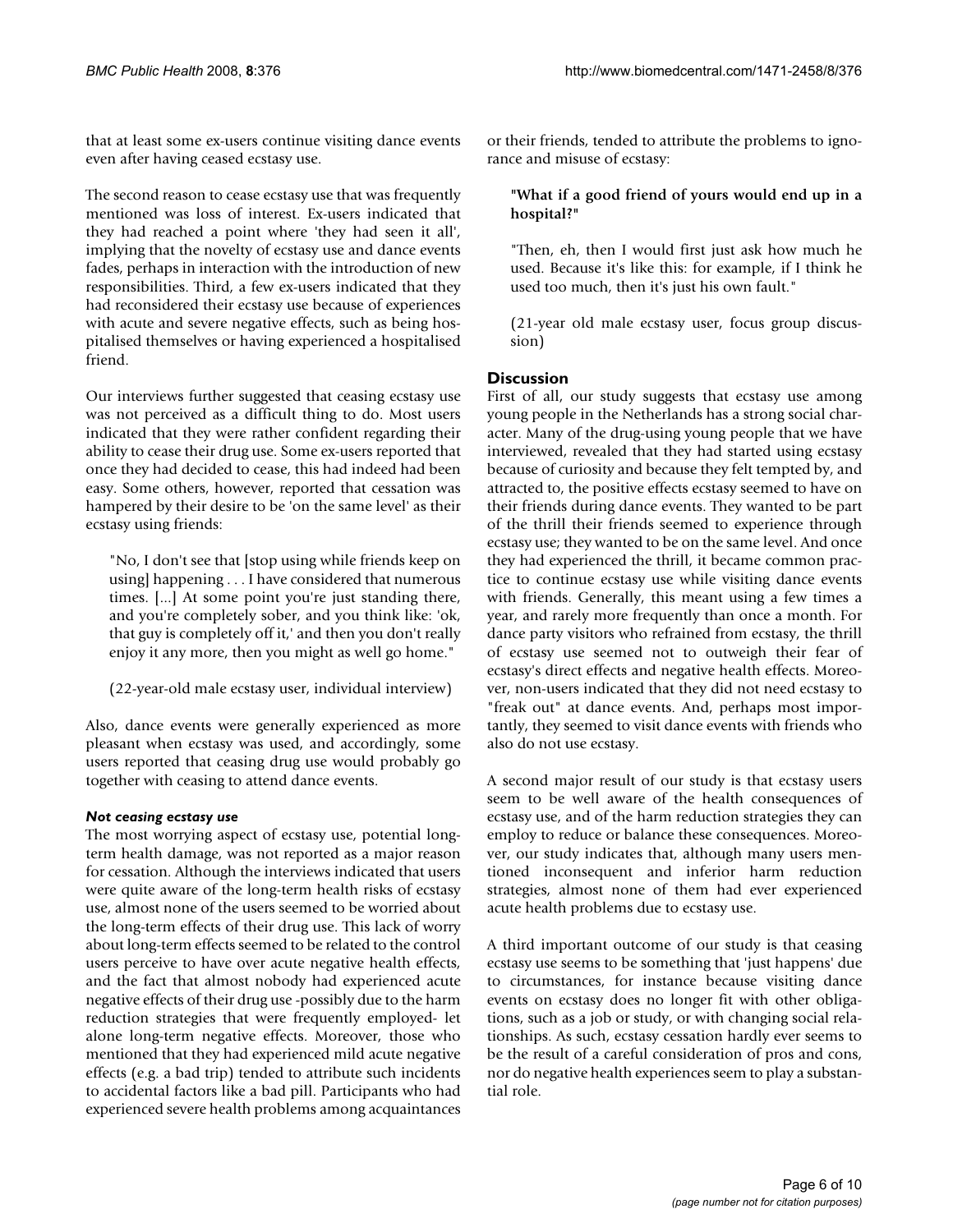A fourth result of our study is that ecstasy users generally do not expect cessation to be hard, which is in line with the experiences of those who had actually ceased use. The only factor that seemed to hamper cessation to some extent seems the desire to continue visiting dance events with ecstasy-using friends.

These findings substantiate those reported by Ter Bogt et al. [36]: most ecstasy users seem to cease use of their own accord, either because it starts to interfere with their 'normal life', or because they lose interest. The findings also seem consistent with the results from other countries (i.e., Australia, the US, the UK and Germany), although a number of reasons have not been reported by the Dutch sample. Financial reasons, relationship or social problems, feeling dependent, and fear of legal consequences were not reported by the Dutch sample. The omission of financial reasons is likely a consequence of the low prices of ecstasy in the Netherlands, with pills being as cheap as 1 or 2 euro when bought in bulk [33]. Fear of legal consequences likely did not play a role because of the aforementioned liberal drug policy in the Netherlands (although this reason is not very prevalent in other countries, either). Finally, the low frequencies of ecstasy use may have prevented social and relationship problems, as well as feelings of dependence, from manifesting themselves. Paradoxically, these low frequencies of use may be an indirect consequence of the liberal drug policy as well [25-28]. This policy allowed harm reduction initiatives to flourish, and many users seemed to limit their use frequency conform the guidelines provided by Dutch harm reduction initiatives (e.g., Unity, a peer education project, and "uitgaan en drugs", an initiative from the Trimbos Institute).

These findings also corroborate earlier findings that ecstasy users' perceptions of ecstasy's risks approximate "its scientifically recognized risk relative to other drugs" [[24], p. 190], and that while acute negative effects may impact drug use, this should not be expected of the possibility of long-term neuro-toxic damage [24]. Non-users are aware of ecstasy's dangers, and it seems that among those that start using, this awareness does not disappear. This suggests that health educators have been successful in their endeavours to convey the health risks of ecstasy use, but that this information neither deters curious non-users, nor causes cessation in users.

The factors that *do* cause cessation, interference with 'real life' and loss of interest, seem hard to influence through health promotion interventions. What does this mean for future health promotion programs targeting ecstasy use? The link between ecstasy use and dance events suggests that banning dance parties might be an effective strategy to reduce ecstasy use. However, as the dance scene became

popular through illegally organised dance events, this does not seem a viable solution. At illegal events, organised harm reduction initiatives would be precluded. Furthermore, ecstasy use may also shift to another context. In all, banning dance events would seem a harmful course of action. Second, increasing fear of ecstasy's health effects might help to discourage ecstasy use, but most users' estimates of ecstasy's dangers actually reflect the scientifically recognized risk. In addition, people have generally not experienced any risks themselves. Presenting risk information that is not supported by the scientific literature likely discredits the messenger. Moreover, fear-based information has been shown to be an ineffective intervention strategy [44].

Third, regarding ecstasy use prevention, intervening on non-users' fear of addiction may be successful. It may be possible to use the phenomenon that for ecstasy users, ceasing ecstasy use seems linked to ceasing attendance of dance events. This form of dependence may well be an undesirable outcome for non-users who consider trying ecstasy out, since in all likelihood, they will not want to find themselves in the situation where they have to give up attending dance events if they want to stop using ecstasy. This new argument to abstain may take away some of the casualness seemingly associated with trying ecstasy out. This argument can be combined with nonusers' belief that they do not need ecstasy to have a good time, by informing potential users that trying out ecstasy might make them need the drug in order to have a good time.

The two other reasons to not start using ecstasy do not appear feasible intervention targets. First, because no publication has reported on the successful creation of negative moral norms regarding a target behaviour, there is no known method to establish a moral objection to (hard)drug use. Second, the fact that the main reason to initiate ecstasy use is curiosity, implies that non-users' trigger to start using ecstasy is unlikely to be a change in their belief that they do not 'need' the disinhibiting effects of ecstasy.

Because most users seem to cease regardless of health promotion efforts, health educators may be able to achieve more health benefits by promoting harm reduction strategies (HRSs). Although many users already attempt to apply these, not all users manage to correctly and consistently do so. In addition, many users are willing to neglect application when this interferes with their goals of having a good time [consistent with the hedonistic nature of the dance scene; [36]]. In fact, some users knowingly neglect certain HRSs, such as eating properly beforehand, to maximise drug effects. This has also been found for chilling out [45-47]. Thus, successful health promotion about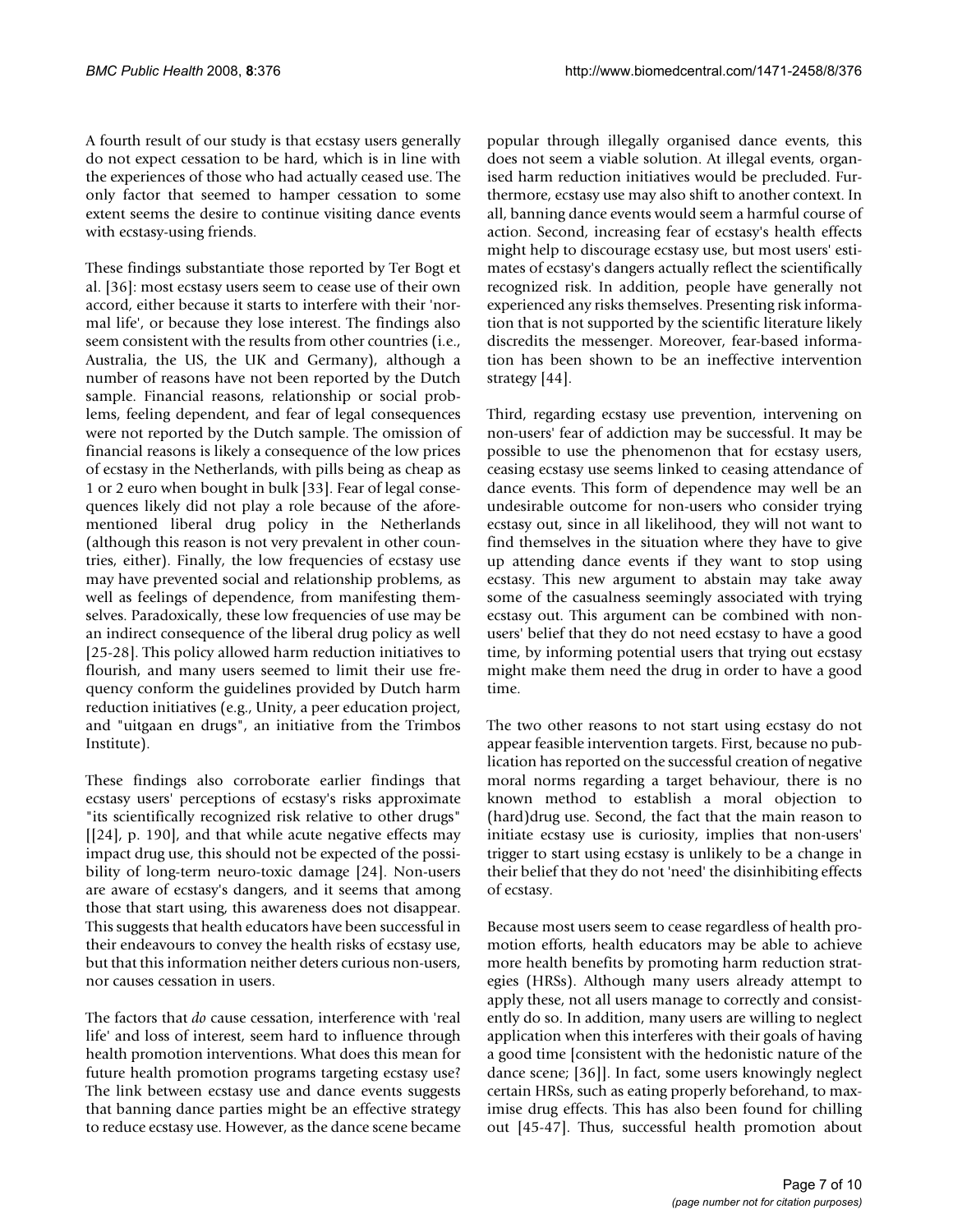HRSs has clear health potential. However, a problem for health promotion about harm reduction is a lack of evidence on which to base guidelines. Although there are a number of studies into which harm reduction strategies users employ [e.g. [48,49]], there are no studies documenting the effects of these practices. Until this becomes clear, training users' skills to implement intentions to apply HRSs may be beneficial. In addition, the implementation of harm reduction strategies may be enabled or enhanced by improved party conditions, for example by providing on site testing facilities, food that is edible with a dry mouth, free water distribution, organised chilling breaks, and prompts to drink, eat, and chill out.

The current study is limited in several ways. First, the study has a cross-sectional design. It would be interesting to see which patterns emerge when a group of participants is followed over time. The Dutch NeXT study provides a good example of a design that would allow this [50,51]. Also, Von Sydow et al. [52] have conducted a quantitative longitudinal study, and although they found that indeed, over time, many users automatically ceased or reduced their use, they did not examine reasons or determinants of these transitions. The second limitation is typical of qualitative research, which relies strongly on participants' selfreported reasons and self-reported causal links between reasons and behaviour. Although this qualitative methodology is particularly suitable for exploratory research, the downside is that quantitative verification of the results is required, the latter methodology being less dependent upon participants' introspective skills and allows statistical inference and thereby generalisation. A third limitation is that, although the employment of both FGD's and individual interviews provided preliminary indications as to differences in the way participants discussed their (non- )drug use, this issue has not been explored more thoroughly. It would be interesting to explore this topic in more depth.

Regardless of these limitations, this study contributes to growing evidence that health communication about the negative effects of ecstasy use may not be able to generate behaviour change [53]. Because of this, and the high probability that ecstasy users cease their use regardless of the efforts of health promoters, it seems wise for health promoters to focus on harm reduction.

### **Conclusion**

The most important reasons to start using were curiosity about and desire for ecstasy's effects and a desire to be on the same level as friends. Those who refrained from using indicated that they did not need ecstasy to "flip out" at parties, and that for them, the fear of ecstasy's direct effects and negative health effects outweighed the thrill, and perhaps more importantly, that they generally visited dance events with friends who do not use ecstasy. Most users did not used frequently, and although all users applied harm reduction strategies, these were often inferior and applied inconsistently. Ecstasy use cessation seemed prompted by changing life circumstances (job/study responsibilities, relationships, losing interest in dance scene), rather by consideration of pros and cons of use, and accordingly, potential health effects do not seem to play a substantial role. Most users do not expect cessation to be hard, and most ex-users agree. The only apparent complication emerged for users who, while trying to cease, continued to visit dance events with ecstasy using friends. Furthermore, there is evidence that health educators have successfully conveyed ecstasy's health risks, as most users' risk perception seems to approximate ecstasy's scientifically recognized risk.

Differences with other countries in the saliency of reasons to cease seem may be explained by the Netherlands' liberal drug policy, which allowed harm reduction initiatives to flourish: many users seem to limit their use frequency according to the guidelines provided by Dutch harm reduction initiatives Unity and Uitgaan & Drugs, and these low use frequencies may have prevented the social, relationship, health, and dependence problems, that were cited by users in other countries, from manifesting. Ecstasy prevention interventions may focus on the fact that once somebody tries out ecstasy, chances are that they will use at most or all dance parties they attend, thus developing some form of dependence. This may take away some of the casualness associated with trying out ecstasy. In general, however, it seems that harm reduction interventions have the greatest potential for achieving health benefits. Improving party conditions, for example by providing free water and organising breaks to chill out, may prove very beneficial. Finally, there is an urgent need for more research into the effectiveness of the different harm reduction strategies.

### **Competing interests**

The authors declare that they have no competing interests.

# **Authors' contributions**

GJYP conducted the study and the analyses and drafted the manuscript. GK conceived of the study, contributed to the interpretation of the data and critically revised the manuscript. HPS contributed to the interpretation of the data and helped to draft the manuscript. All authors read and approved the final manuscript.

### **Acknowledgements**

This research was funded by the Dutch Ministry of Health, Welfare and Sport. The authors would like to thank the participants for sharing their experiences, Ana Regina Noto and Silvia Martins for their constructive comments on the first version of this manuscript, Anna Fink for the English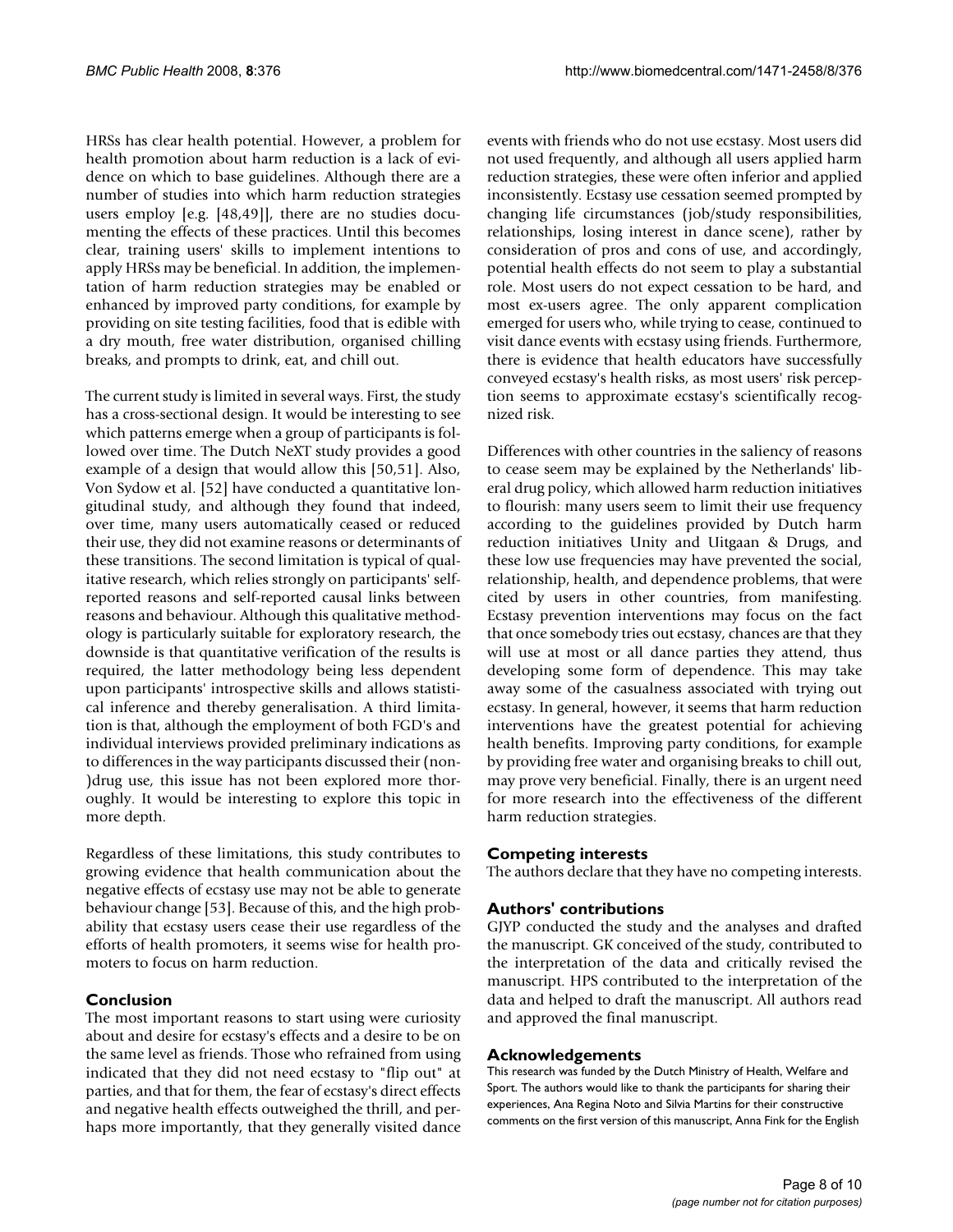language editing, and Mariolina Eliantonio for help in revising the manuscript.

#### **References**

- 1. Gouzoulis Mayfrank E, Daumann J: **[Neurotoxicity of methylene](http://www.ncbi.nlm.nih.gov/entrez/query.fcgi?cmd=Retrieve&db=PubMed&dopt=Abstract&list_uids=16499508)[dioxyamphetamines \(MDMA; ecstasy\) in humans: how](http://www.ncbi.nlm.nih.gov/entrez/query.fcgi?cmd=Retrieve&db=PubMed&dopt=Abstract&list_uids=16499508) [strong is the evidence for persistent brain damage?](http://www.ncbi.nlm.nih.gov/entrez/query.fcgi?cmd=Retrieve&db=PubMed&dopt=Abstract&list_uids=16499508)** *Addiction* 2006, **101:**348-361.
- 2. Zakzanis KK, Campbell Z, Jovanovski D: **[The neuropsychology of](http://www.ncbi.nlm.nih.gov/entrez/query.fcgi?cmd=Retrieve&db=PubMed&dopt=Abstract&list_uids=17896346) [ecstasy \(MDMA\) use: a quantitative review.](http://www.ncbi.nlm.nih.gov/entrez/query.fcgi?cmd=Retrieve&db=PubMed&dopt=Abstract&list_uids=17896346)** *Hum Psychopharmacol* 2007, **22:**427-435.
- 3. Kalechstein AD, De La Garza R II, Mahoney JJ III, Fantegrossi WE, Newton TF: **[MDMA use and neurocognition: A meta-analytic](http://www.ncbi.nlm.nih.gov/entrez/query.fcgi?cmd=Retrieve&db=PubMed&dopt=Abstract&list_uids=17082969) [review.](http://www.ncbi.nlm.nih.gov/entrez/query.fcgi?cmd=Retrieve&db=PubMed&dopt=Abstract&list_uids=17082969)** *Psychopharmacology (Berl)* 2007, **189:**531-537.
- Karlsen SN, Spigset O, Slordal L: The dark side of ecstasy: neu**ropsychiatric symptoms after exposure to 3,4-methylenedioxymethamphetamine.** *Basic and Clinical Pharmacology and Toxicology* 2008, **102:**15-24.
- 5. Laws KR, Kokkalis J: **[Ecstasy \(MDMA\) and memory function: a](http://www.ncbi.nlm.nih.gov/entrez/query.fcgi?cmd=Retrieve&db=PubMed&dopt=Abstract&list_uids=17621368) [meta-analytic update.](http://www.ncbi.nlm.nih.gov/entrez/query.fcgi?cmd=Retrieve&db=PubMed&dopt=Abstract&list_uids=17621368)** *Hum Psychopharmacol* 2007, **22:**381-388.
- 6. Verheyden SL, Henry JA, Curran HV: **Acute, sub-acute and longterm subjective consequences of 'ecstasy' (MDMA) consumption in 430 regular users.** *Human Psychopharmacology: Clinical and Experimental* 2003, **18:**507-517.
- 7. Trimbos Instituut: *Nationale Drug Monitor [National drug monitor]* Utrecht: Trimbos Instituut; 2007.
- 8. Wijngaart GF van de, Braam R, de Bruin D, Fris M, Maalste NJM, Verbraeck HT: **Ecstasy use at large-scale dance events in the Netherlands.** *Journal of Drug Issues* 1999, **29:**679-702.
- 9. ter Bogt TFM, Engels RCME, Dubas JS: **[Party people: Personality](http://www.ncbi.nlm.nih.gov/entrez/query.fcgi?cmd=Retrieve&db=PubMed&dopt=Abstract&list_uids=16143453) [and MDMA use of house party visitors.](http://www.ncbi.nlm.nih.gov/entrez/query.fcgi?cmd=Retrieve&db=PubMed&dopt=Abstract&list_uids=16143453)** *Addict Behav* 2006, **31:**1240-1244.
- 10. KPMG: *Dance in Nederland De betekenis en impact van dance op de Nederlandse economie en maatschappij: een verkenning [Dance in the Netherlands – The meaning and impact of dance on the Dutch economy and society: an exploration]* Amstelveen: KPMG Special Services B.V.; 2002.
- 11. Peters G-JY, Kok GJ, Abraham C: **[Social cognitive determinants](http://www.ncbi.nlm.nih.gov/entrez/query.fcgi?cmd=Retrieve&db=PubMed&dopt=Abstract&list_uids=17999706) [of ecstasy use to target in evidence-based interventions: a](http://www.ncbi.nlm.nih.gov/entrez/query.fcgi?cmd=Retrieve&db=PubMed&dopt=Abstract&list_uids=17999706) [meta-analytic review.](http://www.ncbi.nlm.nih.gov/entrez/query.fcgi?cmd=Retrieve&db=PubMed&dopt=Abstract&list_uids=17999706)** *Addiction* 2008, **103:**109-118.
- 12. Sterk CE, Theall KP, Elifson KW: **Young adult ecstasy use patterns: Quantities and combinations.** *Journal of Drug Issues* 2006, **36:**201-228.
- 13. Peters G-JY, Kok G: **A structured review of reasons for ecstasy use and related behaviours: pointers for future research (Maastricht University).** [\[http://ecstasyresearch.eu/reviews/qual](http://ecstasyresearch.eu/reviews/qualitative/2008) [itative/2008\]](http://ecstasyresearch.eu/reviews/qualitative/2008).
- 14. Marsden J, Stillwell G, Barlow H, Boys A, Taylor C, Hunt N, Farrell M: **[An evaluation of a brief motivational intervention among](http://www.ncbi.nlm.nih.gov/entrez/query.fcgi?cmd=Retrieve&db=PubMed&dopt=Abstract&list_uids=16771893) young ecstasy and cocaine users: No effect on substance and [alcohol use outcomes.](http://www.ncbi.nlm.nih.gov/entrez/query.fcgi?cmd=Retrieve&db=PubMed&dopt=Abstract&list_uids=16771893)** *Addiction* 2006, **101:**1014-1026.
- 15. Hansen D, Maycock B, Lower T: **['Weddings, parties, and any](http://www.ncbi.nlm.nih.gov/entrez/query.fcgi?cmd=Retrieve&db=PubMed&dopt=Abstract&list_uids=11399420)[thing...', a qualitative analysis of ecstasy use in Perth, West](http://www.ncbi.nlm.nih.gov/entrez/query.fcgi?cmd=Retrieve&db=PubMed&dopt=Abstract&list_uids=11399420)[ern Australia.](http://www.ncbi.nlm.nih.gov/entrez/query.fcgi?cmd=Retrieve&db=PubMed&dopt=Abstract&list_uids=11399420)** *International Journal of Drug Policy* 2001, **12:**181-199.
- 16. Topp L, Hando J, Dillon P, Roche A, Solowij N: **Ecstasy use in Australia: Patterns of use and associated harm.** *Drug and Alcohol Dependence* 1999, **55:**105-115.
- 17. Solowij N, Hall W, Lee N: **[Recreational MDMA use in Sydney: A](http://www.ncbi.nlm.nih.gov/entrez/query.fcgi?cmd=Retrieve&db=PubMed&dopt=Abstract&list_uids=1354992) [profile of "ecstasy" users and their experiences with the](http://www.ncbi.nlm.nih.gov/entrez/query.fcgi?cmd=Retrieve&db=PubMed&dopt=Abstract&list_uids=1354992) [drug.](http://www.ncbi.nlm.nih.gov/entrez/query.fcgi?cmd=Retrieve&db=PubMed&dopt=Abstract&list_uids=1354992)** *Br J Addict* 1992, **87:**1161-1172.
- 18. Gourley M: **A subcultural study of recreational ecstasy use.** *Journal of Sociology* 2004, **40:**59-73.
- 19. Levy KB, O'Grady KE, Wish ED, Arria AM: **[An in-depth qualitative](http://www.ncbi.nlm.nih.gov/entrez/query.fcgi?cmd=Retrieve&db=PubMed&dopt=Abstract&list_uids=16048826) [examination of the ecstasy experience: Results of a focus](http://www.ncbi.nlm.nih.gov/entrez/query.fcgi?cmd=Retrieve&db=PubMed&dopt=Abstract&list_uids=16048826) [group with ecstasy-using college students.](http://www.ncbi.nlm.nih.gov/entrez/query.fcgi?cmd=Retrieve&db=PubMed&dopt=Abstract&list_uids=16048826)** *Subst Use Misuse* 2005, **40:**1427-1441.
- 20. Carlson RG, Falck RS, McCaughan JA, Siegal HA: **[MDMA/Ecstasy](http://www.ncbi.nlm.nih.gov/entrez/query.fcgi?cmd=Retrieve&db=PubMed&dopt=Abstract&list_uids=15369199) [use among young people in Ohio: perceived risk and barriers](http://www.ncbi.nlm.nih.gov/entrez/query.fcgi?cmd=Retrieve&db=PubMed&dopt=Abstract&list_uids=15369199) [to intervention.](http://www.ncbi.nlm.nih.gov/entrez/query.fcgi?cmd=Retrieve&db=PubMed&dopt=Abstract&list_uids=15369199)** *J Psychoactive Drugs* 2004, **36:**181-189.
- 21. Verheyden SL, Maidment R, Curran HV: **Quitting ecstasy: An investigation of why people stop taking the drug and their subsequent mental health.** *J Psychopharmacol (Oxf)* 2003, **17:**371-378.
- 22. Soellner R: **[Club drug use in Germany.](http://www.ncbi.nlm.nih.gov/entrez/query.fcgi?cmd=Retrieve&db=PubMed&dopt=Abstract&list_uids=16048817)** *Subst Use Misuse* 2005, **40:**1279-1293.
- 23. Rodgers J, Buchanan T, Pearson C, Parrott AC, Ling J, Heffernan T, Scholey AB: **Differential experiences of the psychobiological sequelae of ecstasy use: Quantitative and qualitative data from an internet study.** *J Psychopharmacol (Oxf)* 2006, **20:**437-446.
- 24. Gamma A, Jerome L, Liechti ME, Sumnall HR: **[Is ecstasy perceived](http://www.ncbi.nlm.nih.gov/entrez/query.fcgi?cmd=Retrieve&db=PubMed&dopt=Abstract&list_uids=15664720) [to be safe? A critical survey.](http://www.ncbi.nlm.nih.gov/entrez/query.fcgi?cmd=Retrieve&db=PubMed&dopt=Abstract&list_uids=15664720)** *Drug Alcohol Depend* 2005, **77:**185-193.
- 25. Spruit IP: **Ecstasy use and policy responses in the Netherlands.** *Journal of Drug Issues* 1999, **29:**653-678.
- 26. Uitermark J: **The origins and future of the Dutch approach towards drugs.** *Journal of Drug Issues* 2004, **34:**511-532.
- 27. Duncan DF, Nicholson T: **[Dutch drug policy: A model for Amer](http://www.ncbi.nlm.nih.gov/entrez/query.fcgi?cmd=Retrieve&db=PubMed&dopt=Abstract&list_uids=10172982)[ica?](http://www.ncbi.nlm.nih.gov/entrez/query.fcgi?cmd=Retrieve&db=PubMed&dopt=Abstract&list_uids=10172982)** *J Health Soc Policy* 1997, **8:**1-15.
- 28. Uitermark J, Cohen P: **A clash of policy approaches: The rise (and fall?) of Dutch harm reduction policies towards ecstasy consumption.** *Int J Drug Policy* 2005, **16:**65-72.
- 29. Griffiths P, Mravcik V, Lopez D, Klempova D: **[Quite a lot of smoke](http://www.ncbi.nlm.nih.gov/entrez/query.fcgi?cmd=Retrieve&db=PubMed&dopt=Abstract&list_uids=18368604) [but very limited fire – the use of methamphetamine in](http://www.ncbi.nlm.nih.gov/entrez/query.fcgi?cmd=Retrieve&db=PubMed&dopt=Abstract&list_uids=18368604) [Europe.](http://www.ncbi.nlm.nih.gov/entrez/query.fcgi?cmd=Retrieve&db=PubMed&dopt=Abstract&list_uids=18368604)** *Drug Alcohol Rev* 2008, **27:**236-242.
- 30. Topp L, Degenhardt L, Kaye S, Darke S: **The emergence of potent forms of methamphetamine in Sydney, Australia: A case study of the IDRS as a strategic early warning system.** *Drug and Alcohol Review* 2002, **21:**341-348.
- 31. Rawson RA, Anglin MD, Ling W: **[Will the methamphetamine](http://www.ncbi.nlm.nih.gov/entrez/query.fcgi?cmd=Retrieve&db=PubMed&dopt=Abstract&list_uids=11831500) [problem go away?](http://www.ncbi.nlm.nih.gov/entrez/query.fcgi?cmd=Retrieve&db=PubMed&dopt=Abstract&list_uids=11831500)** *J Addict Dis* 2002, **21:**5-19.
- 32. Trimbos Instituut: *DIMS jaarbericht 2006 [DIMS year report 2006]* Utrecht: Trimbos Instituut; 2007.
- 33. Nabben T, Benschop A, Korf DJ: *Antenne 2006: trends in alcohol, tabak en drugs bij jonge Amsterdammers [Antenna 2006: Alcohol, tobacco and drug trends among Amsterdam adolescents and young adults]* Amsterdam: Rozenberg Publishers; 2007.
- 34. McCambridge J, Mitcheson L, Winstock A, Hunt N: **[Five-year](http://www.ncbi.nlm.nih.gov/entrez/query.fcgi?cmd=Retrieve&db=PubMed&dopt=Abstract&list_uids=16042644) [trends in patterns of drug use among people who use stimu](http://www.ncbi.nlm.nih.gov/entrez/query.fcgi?cmd=Retrieve&db=PubMed&dopt=Abstract&list_uids=16042644)[lants in dance contexts in the United Kingdom.](http://www.ncbi.nlm.nih.gov/entrez/query.fcgi?cmd=Retrieve&db=PubMed&dopt=Abstract&list_uids=16042644)** *Addiction* 2005, **100:**1140-1149.
- 35. Sumnall HR, Tyler E, Wagstaff GF, Cole JC: **[A behavioural eco](http://www.ncbi.nlm.nih.gov/entrez/query.fcgi?cmd=Retrieve&db=PubMed&dopt=Abstract&list_uids=15380293)[nomic analysis of alcohol, amphetamine, cocaine and ecstasy](http://www.ncbi.nlm.nih.gov/entrez/query.fcgi?cmd=Retrieve&db=PubMed&dopt=Abstract&list_uids=15380293) [purchases by polysubstance misusers.](http://www.ncbi.nlm.nih.gov/entrez/query.fcgi?cmd=Retrieve&db=PubMed&dopt=Abstract&list_uids=15380293)** *Drug Alcohol Depend* 2004, **76:**93-99.
- 36. ter Bogt T, Engels R, Hibbel B, Van Wel F, Verhagen S: **"Dancestasy": Dance and MDMA use in Dutch youth culture.** *Contemp Drug Probl* 2002, **29:**157-181.
- 37. Topp L, Barker B, Degenhardt L: **[The external validity of results](http://www.ncbi.nlm.nih.gov/entrez/query.fcgi?cmd=Retrieve&db=PubMed&dopt=Abstract&list_uids=14687957) [derived from ecstasy users recruited using purposive sam](http://www.ncbi.nlm.nih.gov/entrez/query.fcgi?cmd=Retrieve&db=PubMed&dopt=Abstract&list_uids=14687957)[pling strategies.](http://www.ncbi.nlm.nih.gov/entrez/query.fcgi?cmd=Retrieve&db=PubMed&dopt=Abstract&list_uids=14687957)** *Drug Alcohol Depend* 2004, **73:**33-40.
- 38. Wang J, Carlson RG, Falck RS, Siegal HA, Rahman A, Li L: **[Respond](http://www.ncbi.nlm.nih.gov/entrez/query.fcgi?cmd=Retrieve&db=PubMed&dopt=Abstract&list_uids=15845318)[ent-driven sampling to recruit MDMA users: a methodologi](http://www.ncbi.nlm.nih.gov/entrez/query.fcgi?cmd=Retrieve&db=PubMed&dopt=Abstract&list_uids=15845318)[cal assessment.](http://www.ncbi.nlm.nih.gov/entrez/query.fcgi?cmd=Retrieve&db=PubMed&dopt=Abstract&list_uids=15845318)** *Drug Alcohol Depend* 2005, **78:**147-157.
- 39. **NVivo.** In *Book NVivo (Editor ed.^eds.), 1.3.146 edition* City: QSR International Pty Ltd.; 2001.
- 40. Ajzen I: **The theory of planned behavior.** *Organizational Behavior and Human Decision Processes* 1991, **50:**179-211.
- 41. Orbell S, Blair C, Sherlock K, Conner M: **The theory of planned behavior and ecstasy use: roles for habit and perceived control over taking versus obtaining substances.** *J Appl Soc Psychol* 2001, **31:**31-47.
- 42. Conner M, Sherlock K, Orbell S: **Psychosocial determinants of ecstasy use in young people in the UK.** *Br J Health Psychol* 1998, **3:**295-317.
- 43. Parrott AC: **[Is ecstasy MDMA? A review of the proportion of](http://www.ncbi.nlm.nih.gov/entrez/query.fcgi?cmd=Retrieve&db=PubMed&dopt=Abstract&list_uids=15007594) [ecstasy tablets containing MDMA, their dosage levels, and](http://www.ncbi.nlm.nih.gov/entrez/query.fcgi?cmd=Retrieve&db=PubMed&dopt=Abstract&list_uids=15007594) [the changing perceptions of purity.](http://www.ncbi.nlm.nih.gov/entrez/query.fcgi?cmd=Retrieve&db=PubMed&dopt=Abstract&list_uids=15007594)** *Psychopharmacology* 2004, **173:**234-241.
- 44. Albarracin D, Durantini MR, Earl A: **Empirical and theoretical conclusions of an analysis of outcomes of HIV-prevention interventions.** *Curr Directions Psychol Sci* 2006, **15:**73-78.
- 45. Bedi G, Redman J: **[Letters to the Editor: Recreational Ecstasy](http://www.ncbi.nlm.nih.gov/entrez/query.fcgi?cmd=Retrieve&db=PubMed&dopt=Abstract&list_uids=16557042) [Use: Acute Effects Potentiated by Ambient Conditions?](http://www.ncbi.nlm.nih.gov/entrez/query.fcgi?cmd=Retrieve&db=PubMed&dopt=Abstract&list_uids=16557042)** *Neuropsychobiology* 2006, **53:**113.
- 46. Bedi G, Redman J: **[Recreational ecstasy use: acute effects](http://www.ncbi.nlm.nih.gov/entrez/query.fcgi?cmd=Retrieve&db=PubMed&dopt=Abstract&list_uids=16557042) [potentiated by ambient conditions?](http://www.ncbi.nlm.nih.gov/entrez/query.fcgi?cmd=Retrieve&db=PubMed&dopt=Abstract&list_uids=16557042)** *Neuropsychobiology* 2006, **53:**113.
- 47. Parrott AC, Rodgers J, Buchanan T, Ling J, Heffernan T, Scholey AB: **Dancing hot on Ecstasy: physical activity and thermal comfort ratings are associated with the memory and other psychobiological problems reported by recreational MDMA**